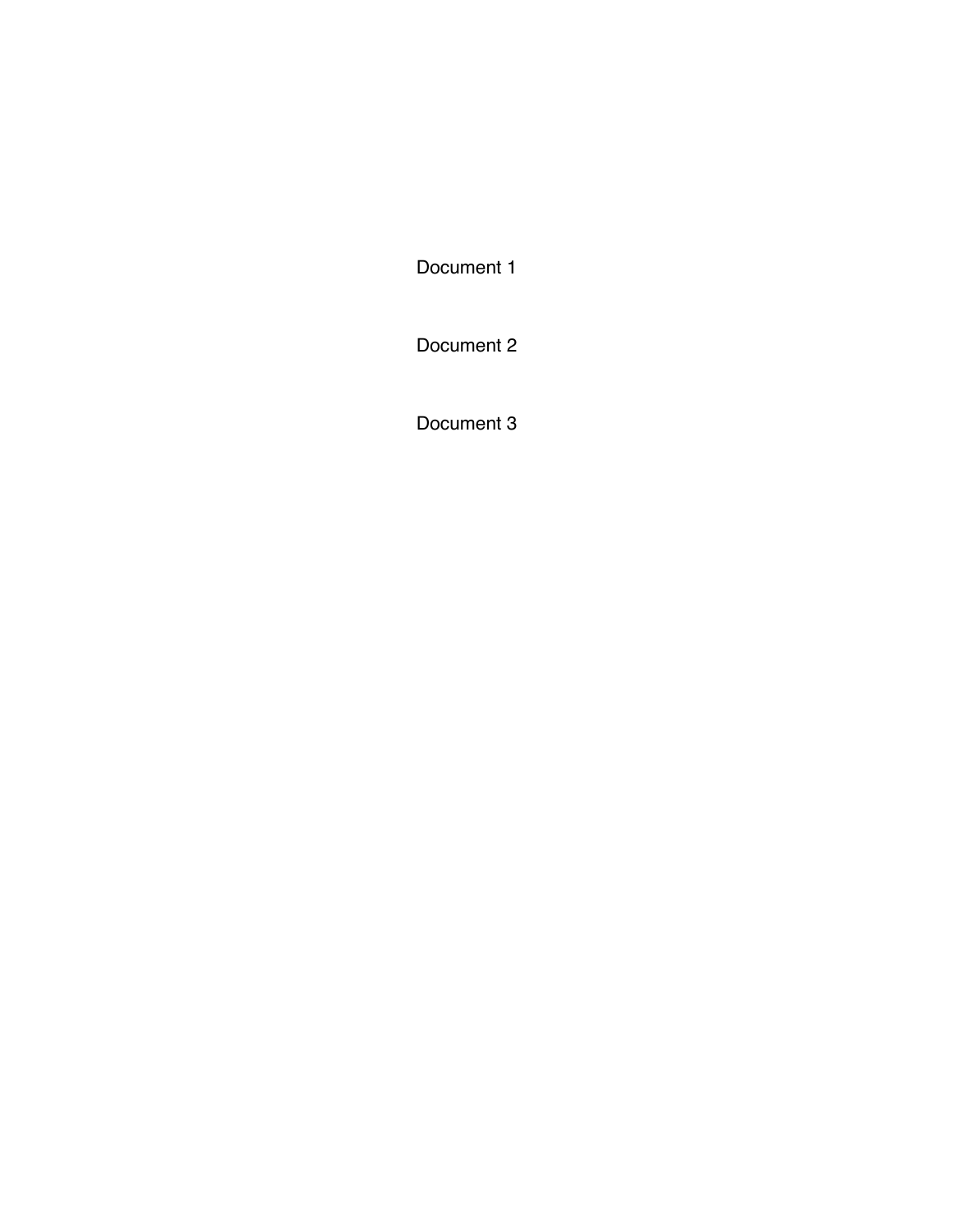JUDGMENT

<span id="page-1-0"></span>UNITED STATES COURT OF APPEALS

for the

Fourth Circuit

 $No. 06-1216$  $1:06$ - $cv$ -00096-GBL

ROBERT PETERSON

Plaintiff - Appellant

 $\mathbf v$  .

NATIONAL TELECOMMUNICATIONS AND INFORMATION ADMINISTRATION; UNITED STATES DEPARTMENT OF COMMERCE; MICHAEL D. GALLAGHER, in his capacity as Assistant Secretary of Commerce for Communications and Information; CARLOS E. GUTIERREZ, in his capacity as Secretary of Commerce; NEUSTAR, INCORPORATED, a Delaware Corporation

Defendants - Appellees

FFFFFFFFFFFFFFFFFFFFFFFFF

ELECTRONIC PRIVACY INFORMATION CENTER

Amicus Supporting Appellant

 $No. 06-1548$ 1:06-cv-00096-GBL

ROBERT PETERSON

Plaintiff - Appellant

 $V$ .

NATIONAL TELECOMMUNICATIONS AND INFORMATION ADMINISTRATION; UNITED STATES DEPARTMENT OF COMMERCE; MICHAEL D. GALLAGHER, in his capacity as Assistant Secretary of Commerce for Communications and Information; CARLOS E. GUTIERREZ, in his capacity as Secretary of Commerce; NEUSTAR, INCORPORATED, a Delaware Corporation

Defendants - Appellees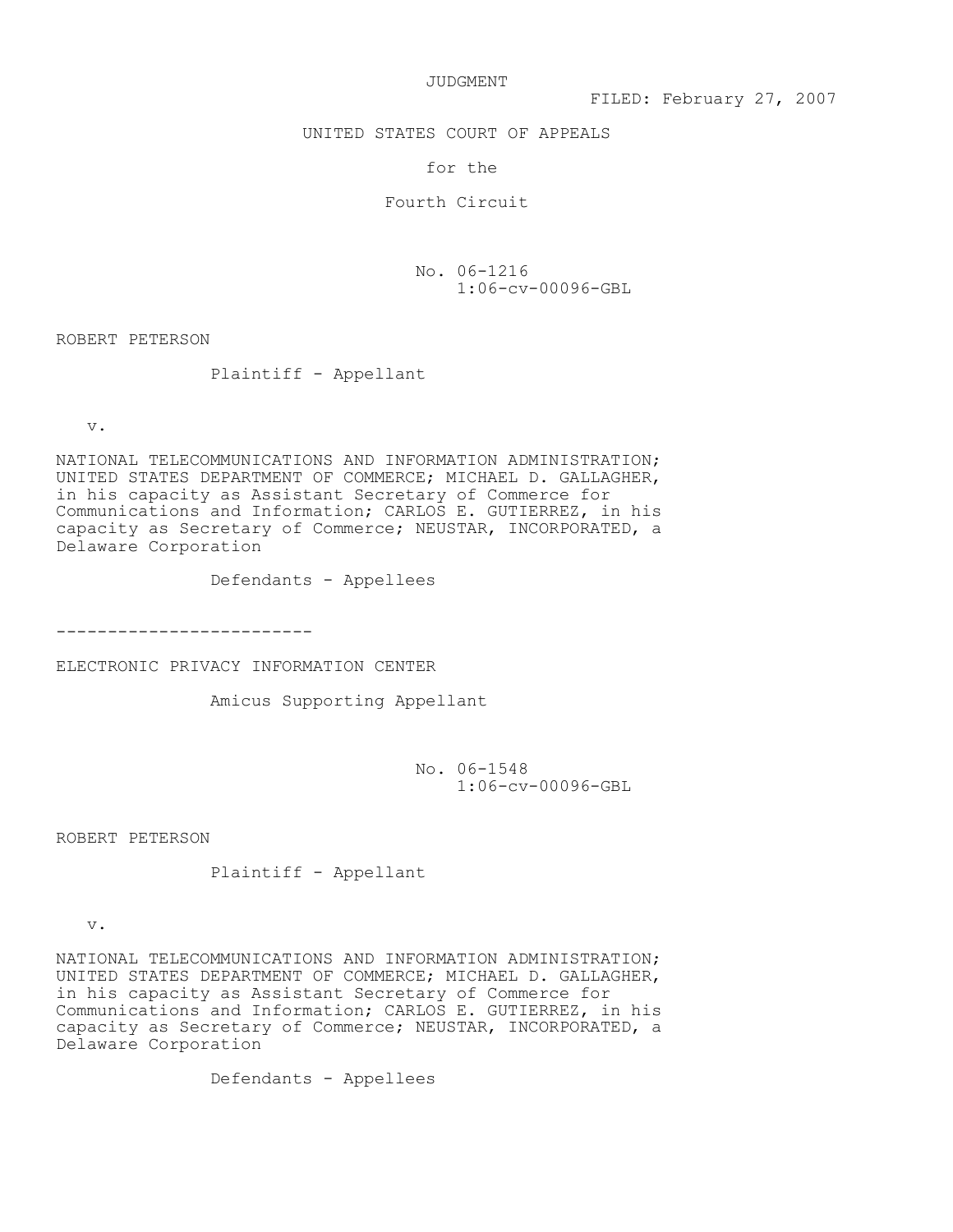---------------------

ELECTRONIC PRIVACY INFORMATION CENTER

Amicus Supporting Appellant

FFFFFFFFFFFFFFFFFFFF 9MM.2K >0?Q @A. #LB@.R 8@2@.P \$BP@0BC@ :?10@ >?0 @A. Eastern District of Virginia at Alexandria FFFFFFFFFFFFFFFFFFFF

In accordance with the written opinion of this Court filed this day, the Court affirms the judgment of the District Court.

A certified copy of this judgment will be provided to the District Court upon issuance of the mandate. The judgment will take effect upon issuance of the mandate.

/s/ Patricia S. Connor

\_\_\_\_\_\_\_\_\_\_\_\_\_\_\_\_\_\_\_\_\_\_\_\_\_ :,'<`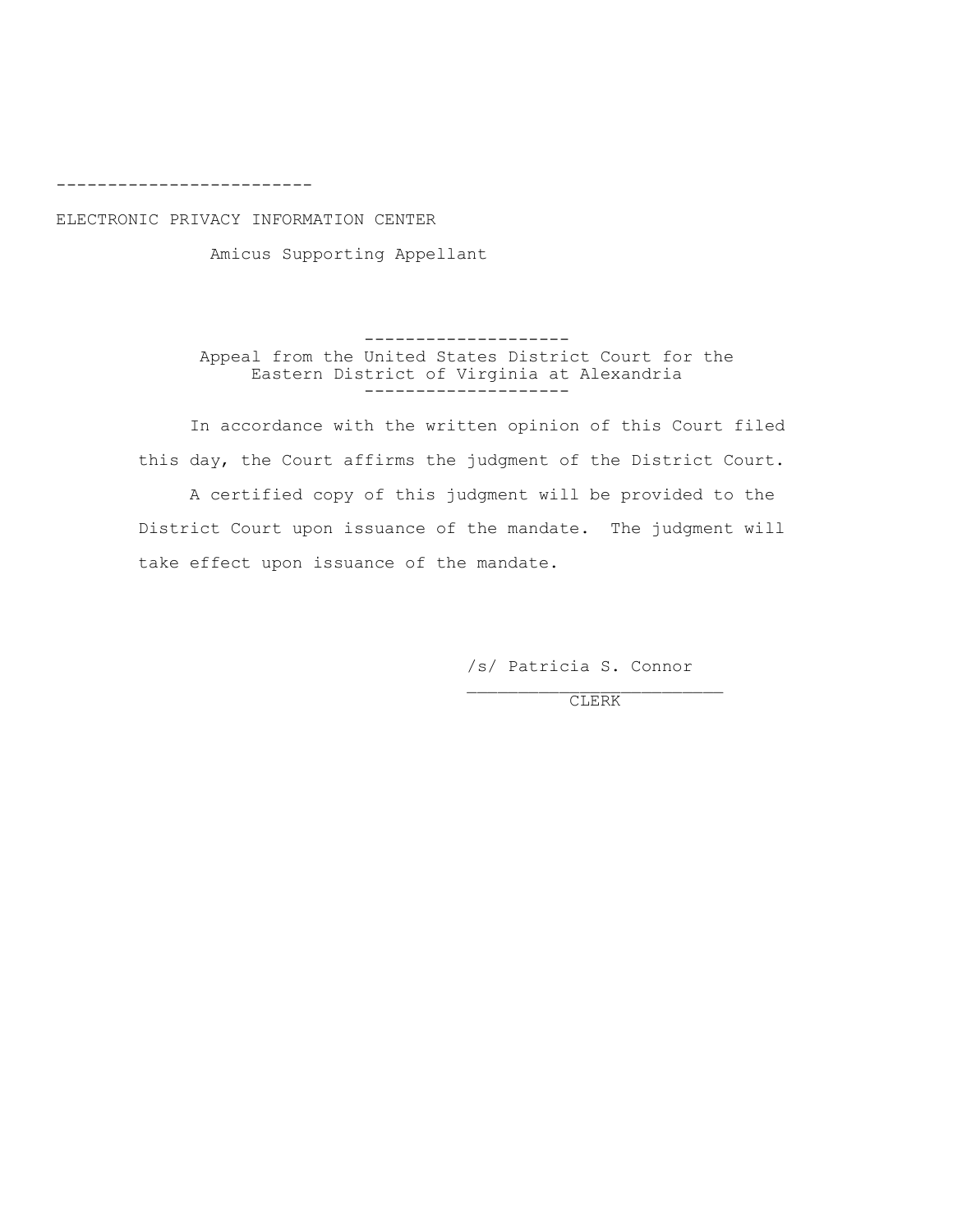# **PUBLISHED**

# <span id="page-3-0"></span>**UNITED STATES COURT OF APPEALS FOR THE FOURTH CIRCUIT**

| ROBERT PETERSON,<br>Plaintiff-Appellant,                                                                                                                                                                                                                                                                                                                                                   |  |
|--------------------------------------------------------------------------------------------------------------------------------------------------------------------------------------------------------------------------------------------------------------------------------------------------------------------------------------------------------------------------------------------|--|
| v.                                                                                                                                                                                                                                                                                                                                                                                         |  |
| NATIONAL TELECOMMUNICATIONS AND<br>INFORMATION ADMINISTRATION;<br><b>UNITED STATES DEPARTMENT OF</b><br>COMMERCE; MICHAEL D. GALLAGHER,<br>in his capacity as Assistant<br>Secretary of Commerce for<br>Communications and Information;<br>CARLOS E. GUTIERREZ, in his<br>capacity as Secretary of Commerce;<br>NEUSTAR, INCORPORATED, a Delaware<br>Corporation,<br>Defendants-Appellees. |  |
| ELECTRONIC PRIVACY INFORMATION<br>CENTER,                                                                                                                                                                                                                                                                                                                                                  |  |

*Amicus Supporting Appellant.*

No. 06-1216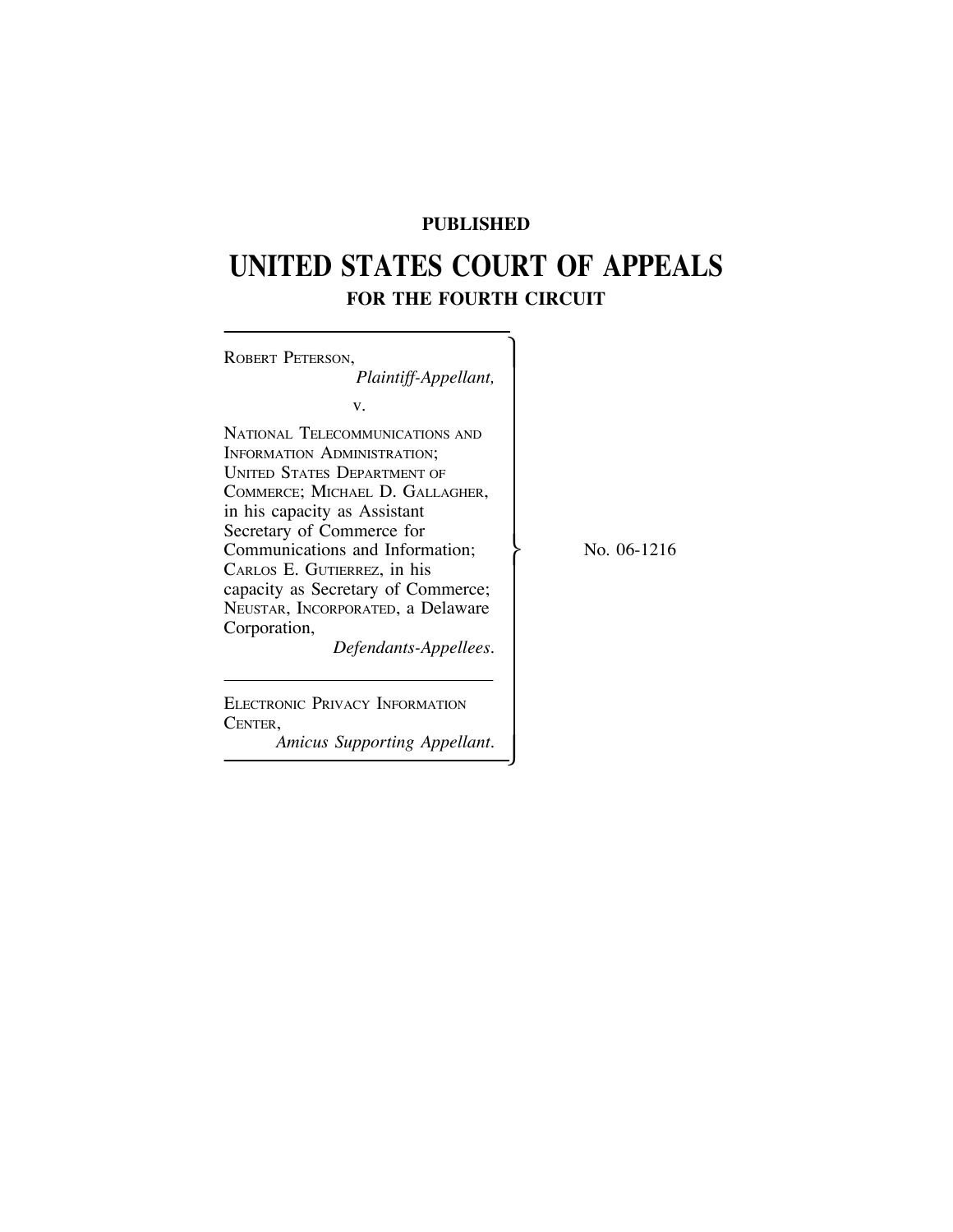ROBERT PETERSON, *Plaintiff-Appellant,* v. NATIONAL TELECOMMUNICATIONS AND INFORMATION ADMINISTRATION; UNITED STATES DEPARTMENT OF COMMERCE; MICHAEL D. GALLAGHER, in his capacity as Assistant Secretary of Commerce for Communications and Information;  $\qquad \qquad \}$  No. 06-1548 CARLOS E. GUTIERREZ, in his capacity as Secretary of Commerce; NEUSTAR, INCORPORATED, a Delaware Corporation, *Defendants-Appellees.* ELECTRONIC PRIVACY INFORMATION CENTER, *Amicus Supporting Appellant.*

> Appeals from the United States District Court for the Eastern District of Virginia, at Alexandria. Gerald Bruce Lee, District Judge. (1:06-cv-00096-GBL)

> > Argued: November 28, 2006

Decided: February 27, 2007

Before KING, SHEDD, and DUNCAN, Circuit Judges.

Affirmed by published opinion. Judge Duncan wrote the opinion, in which Judge King and Judge Shedd joined.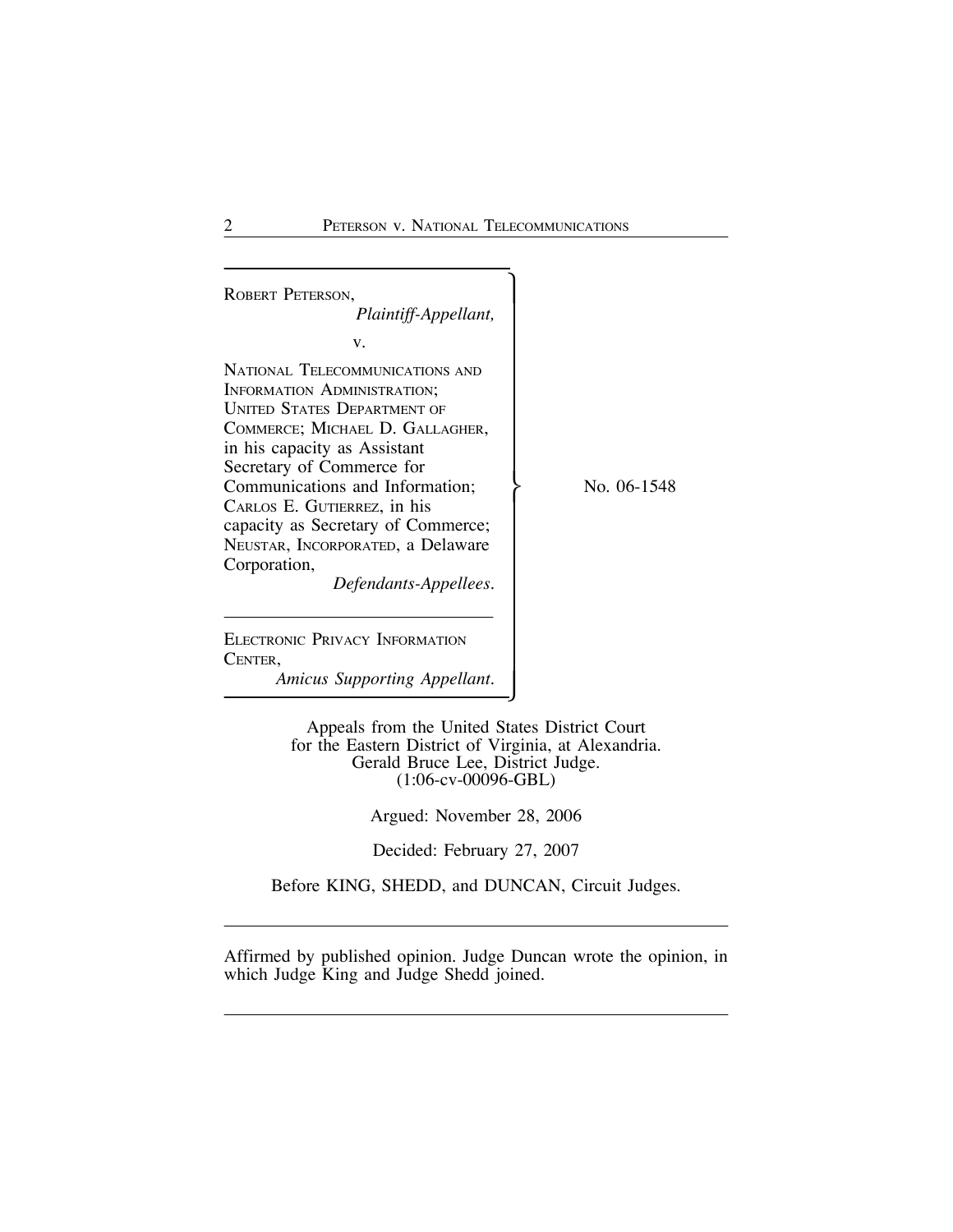## **COUNSEL**

**ARGUED:** James Edward Houpt, ORRICK, HERRINGTON & SUTCLIFFE, L.L.P., Sacramento, California, for Appellant. Charles Wylie Scarborough, UNITED STATES DEPARTMENT OF JUS-TICE, Civil Division, Appellate Section, Washington, D.C., for Appellees. **ON BRIEF:** James Deacon, ORRICK, HERRINGTON & SUTCLIFFE, L.L.P., Washington, D.C., for Appellant. Peter J. Riebling, Roger P. Furey, KATTEN, MUCHIN, ROSENMAN, L.L.P., Washington, D.C., for Appellee Neustar, Incorporated, a Delaware Corporation; Peter D. Keisler, Assistant Attorney General, Chuck Rosenberg, United States Attorney, Scott R. McIntosh, UNITED STATES DEPARTMENT OF JUSTICE, Civil Division, Appellate Section, Washington, D.C., for Federal Appellees. Marc Rotenberg, Sherwin Siy, ELECTRONIC PRIVACY INFORMATION CENTER, Washington, D.C., for Amicus Supporting Appellant.

#### **OPINION**

#### DUNCAN, Circuit Judge:

Robert Peterson ("Appellant") appeals the district court's denial of his motion for a preliminary injunction to prevent the National Telecommunications and Information Administration ("NTIA") from enforcing a rule that requires public disclosure of certain personal information of any individual who registers an Internet domain on the ".us" top-level domain. For the reasons that follow, we conclude that Appellant lacks standing to prosecute his claims and, therefore, affirm the district court's order.

# I.

#### A. The Internet and the Domain Name System

The Internet is an electronic network that interconnects computers worldwide, allowing users to communicate with one another. Each computer connected to the Internet is assigned a unique numerical address, otherwise known as an Internet protocol or IP address, to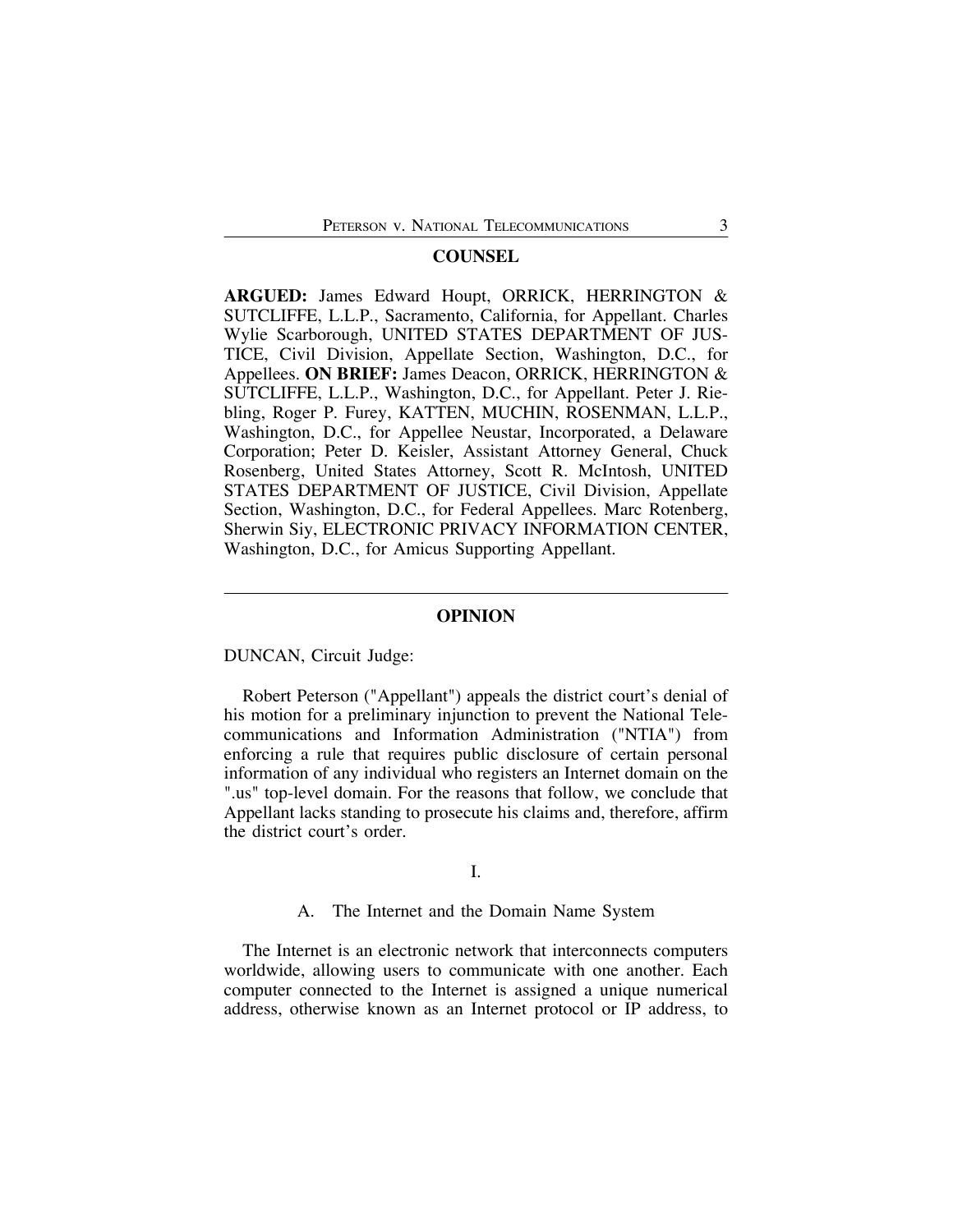identify itself and facilitate the orderly flow of electronic traffic. An IP address is a string of up to twelve digits, such as "202.134.34.9." The IP address provides the basic routing information a user needs to contact and access a particular computer on the Internet, along with the website or other information stored thereon.

As the Internet grew over time and the number of websites increased dramatically, the everyday use of numerical IP addresses became unwieldy. Because of this, users began to associate letters and words with numerical IP addresses to make them easier to recall and the Internet generally easier to use. This practice led to the present ubiquity of common website names such as yahoo.com or google.com, both of which have underlying numerical IP addresses.

Each word- or number-based Internet address consists of a series of hierarchical "domains" that are separated by periods and become progressively general as one reads the address from left to right. For example, in the Internet address "msnbc.msn.com," "msnbc" represents the most specific domain in the address, followed by "msn," and then ".com;" with ".com" representing the most general domain, otherwise known as a top-level domain ("TLD"). Analogizing this Internet address to a physical street address, "msnbc" would represent the street, "msn" the city, and ".com" the state.

Because TLDs are the most general level of organization for Internet addresses, the administrators of TLDs represent the gatekeepers that individuals or businesses must satisfy in order to obtain the rights to use a specific Internet address. For example, one seeking to register the website "bluenote.com" must go to the administrator of the ".com" TLD to determine the availability of that Internet address and then, if it is available, satisfy the administrator's registration criteria in order to obtain the right to use that address.

TLDs are primarily controlled and administered by private entities. However, there is a series of country-specific TLDs, each of which is controlled by the corresponding government. The United States controls and administers the ".us" TLD through the NTIA.

#### B. Administration of the ".us" TLD

Until 2001, the NTIA restricted registration of Internet addresses, otherwise known as "domain names," on the ".us" TLD to govern-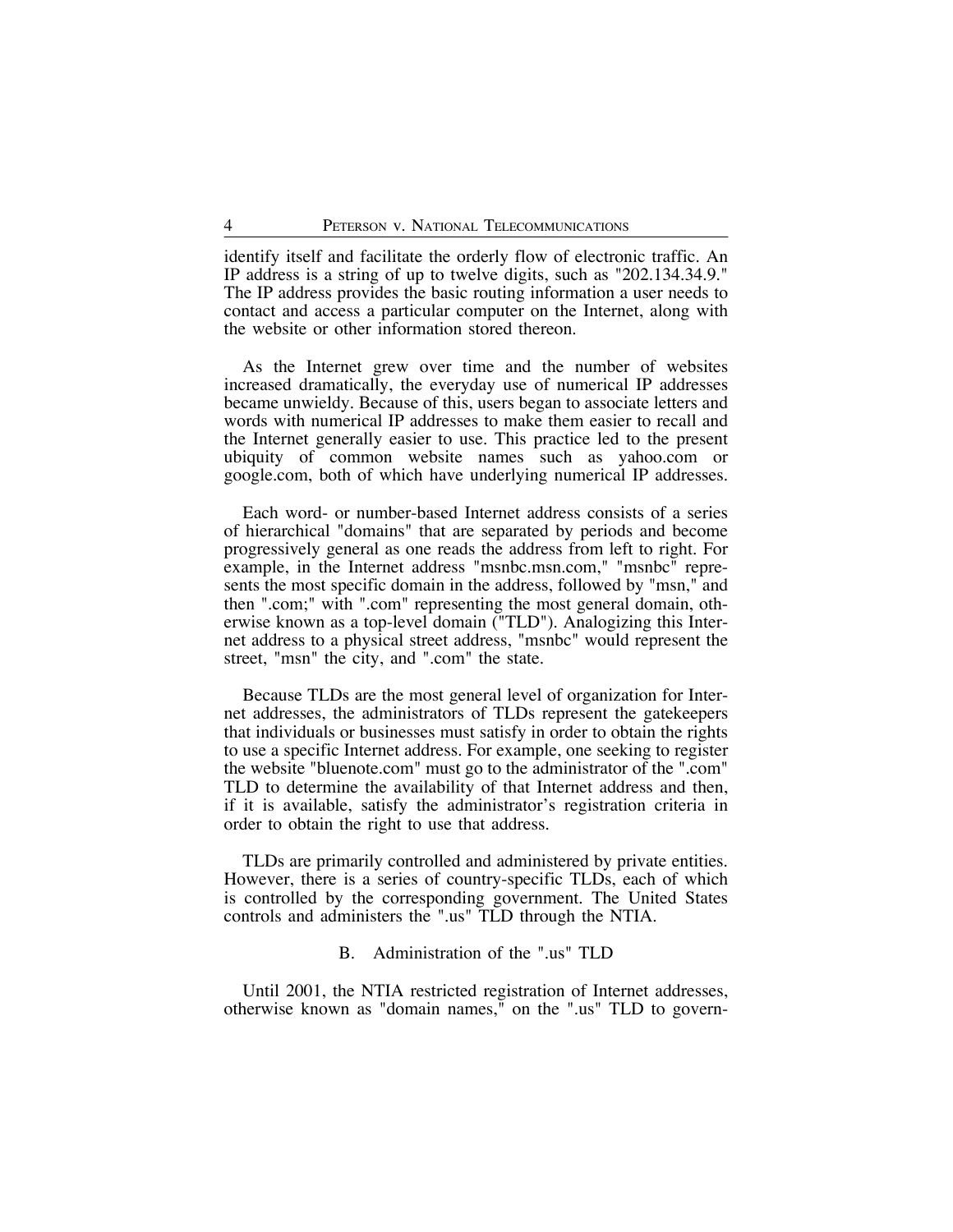ment entities. That year, the NTIA concluded a three-year administrative process by issuing a statement of work ("SOW"), 65 Fed. Reg. 50964 (Aug. 22, 2000), setting out guidelines for private registrations on the ".us" TLD. Among other requirements, the SOW required the manager of ".us" TLD registrations to maintain and publish a public database of registrants' contact information, including the name and address of the domain name holder, as well as the name, telephone number, physical address and e-mail address for the technical and administrative contacts for the domain name (the "disclosure requirement"). 65 Fed. Reg. at 50967.

After issuing the SOW, the NTIA contracted Appellee Neustar, Inc. to manage ".us" TLD registrations. The NTIA-Neustar agreement incorporated the substantive requirements of the SOW, including the disclosure requirement. The agreement also authorized Neustar to subcontract with third-parties to sell ".us" domain registrations, but required any such contracts to incorporate all of the substantive requirements of the NTIA-Neustar agreement. Therefore, any such third-party agreements necessarily incorporated the disclosure requirement.

In 2002, Neustar entered into a third-party registration agreement with GoDaddy.com to sell ".us" domain name registrations. Despite its contractual obligations, GoDaddy.com began selling such domain names through its "Domains by Proxy" service without satisfying the disclosure requirement. These proxy registrations allowed an individual to obtain a ".us" domain name without having his identity publicly disclosed. Instead, GoDaddy.com would appear by proxy in the database of ".us" registrants as the domain-name holder, even though the actual registrant controlled use of the IP address.

In 2005, while searching the database of ".us" domain registrants, the General Accounting Office discovered—and then contacted the NTIA regarding—a number of domain holders with inaccurate contact information. After conducting its own investigation, the NTIA wrote Neustar to address the presence of inaccurate contact information, ordering it to instruct all third-party registrars to cease offering proxy services and to bring all existing proxy registrations into compliance with the disclosure requirement. Neustar complied and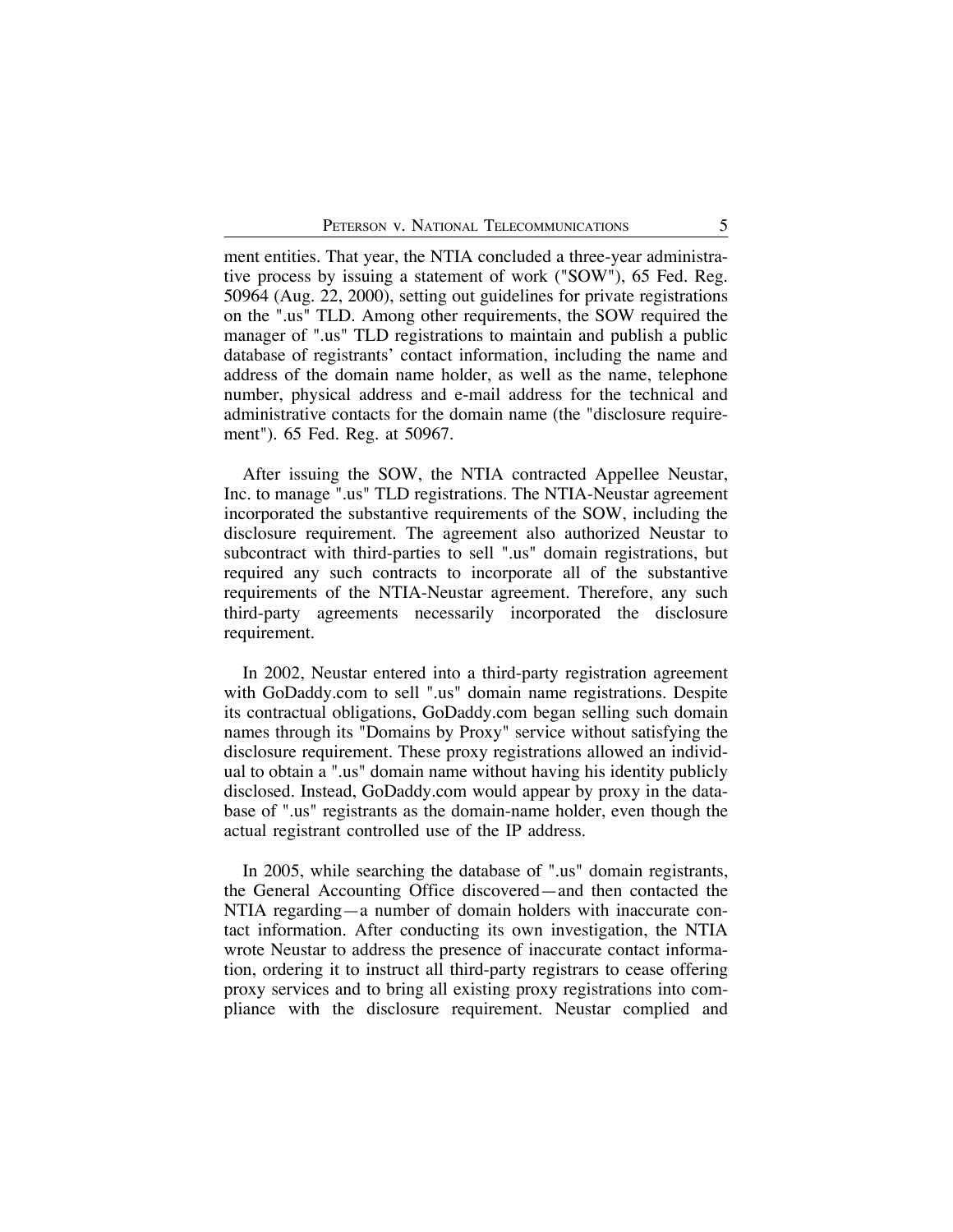directed all third-party registrars to update existing registrations by January 26, 2006 and cease proxy services by February 16, 2006.

### C. Appellant's Website

Appellant is the former registrant of the ".us" domain name, pcpcity.us, on which he operated a website, Point-Counter-Point City, dedicated to the discussion and debate of current events. Appellant chose to publish his website on the ".us" TLD because it purportedly "reinforce[d his] belief that [he was] representing American ideals by fostering political debate." J.A. 20. He registered the domain name through GoDaddy.com's proxy service, allegedly to shield knowledge of his identity and thereby to protect himself from harassment or retaliation for the viewpoints expressed on his website. Appellant, however, disclosed numerous aspects of his identity on pcpcity.us, including his name, hometown, and membership in the Illinois state bar.

After learning of the NTIA's efforts to eliminate proxy registrations on the ".us" TLD and bring existing registrations into compliance, Appellant filed suit seeking a preliminary injunction to prevent enforcement of the disclosure requirement.**<sup>1</sup>** Appellant claimed that the disclosure requirement violated his First Amendment right to speak anonymously and that the NTIA violated the Administrative Procedures Act ("APA"), 5 U.S.C. § 500 et seq., by failing to engage in proper notice-and-comment rulemaking when enacting it. The district court denied Appellant's request for a preliminary injunction, holding that: (1) the disclosure requirement was a content-neutral time, place and manner restriction on speech that did not violate the First Amendment; (2) the NTIA's actions were exempt from noticeand-comment requirements under the "government contracts" exception to the APA, *see* 5 U.S.C. § 553(a)(2) (2000); and (3) Appellant lacked standing to pursue his claims because he had not suffered an injury in fact. *Peterson v. Nat'l Telecomms. & Info. Admin.*, No. 1:06- CV-96, at \*5-13 (E.D. Va., Apr. 17, 2006) (unpublished). Appellant

**<sup>1</sup>** Appellant also sought a temporary restraining order, but that request was rendered moot below when the disclosure requirement went into effect without a ruling from the district court on the TRO.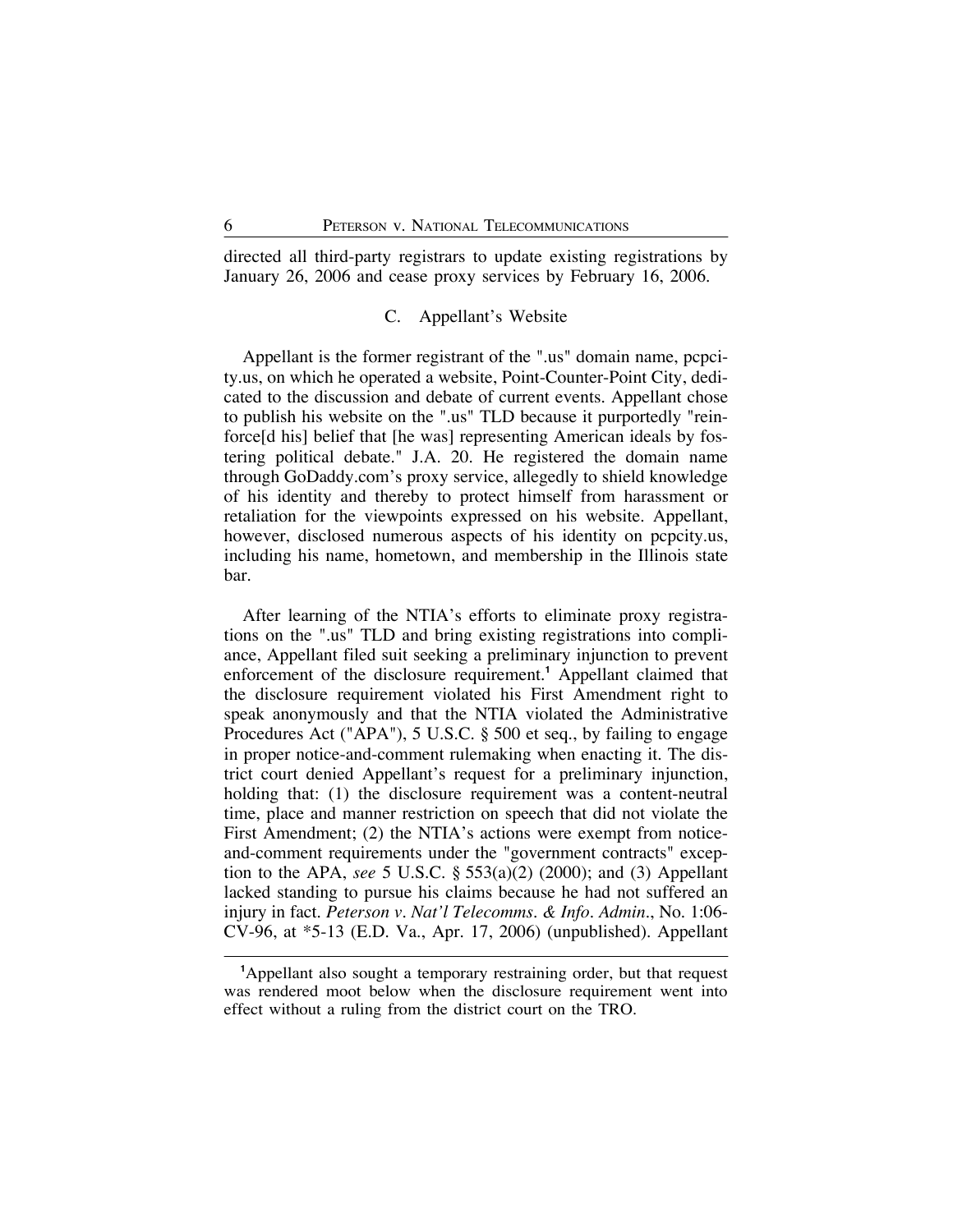timely appealed, challenging each of the district court's rulings. We need look no further than the issue of standing to resolve this appeal.

#### II.

Appellant argues that the district court erred in holding that he lacked standing based on an absence of injury in fact. He asserts standing on two separate grounds: (a) on his own behalf for injuries that he personally suffered (i.e., first-party standing), and (b) on behalf of third parties under the First Amendment doctrine of overbreadth for injuries that they may suffer (i.e., third-party standing). We consider each in turn.

#### A. First-Party Standing

Appellant first argues that he has standing in his own right because the disclosure requirement violated his First Amendment right to speak anonymously by compelling publication of his identity in connection with his domain registration. *See McIntyre v. Ohio Elections Comm'n*, 514 U.S. 334, 341-47 (1995) (recognizing a First Amendment right to speak anonymously). The district court rejected this argument, holding that because Appellant "explicitly posts his full name, city of residence, [bar] membership . . ., and other identifying information on his website . . . [he] cannot show that by complying with the [NTIA's] requirement he would suffer an injury in fact." *Peterson*, No. 1:06-CV-96 at \*13. Based on our review**<sup>2</sup>** of the record, we agree.

In order to have standing, a plaintiff must establish, inter alia, that he has suffered an injury in fact, that is, "an invasion of a legally protected interest which is concrete and particularized, as well as actual or imminent."**<sup>3</sup>** *Friends of the Earth, Inc. v. Gaston Copper Recycling*

**3** To have standing, a plaintiff must also establish that "the injury [is] fairly traceable to the challenged conduct; and [that] a favorable decision

**<sup>2</sup>** Although the order before us is a denial of a preliminary injunction, which we normally review for abuse of discretion, *Scotts Co. v. United Indus. Corp.*, 315 F.3d 264, 272 (4th Cir. 2002), standing is a question of law that we review de novo, *Frank Krasner Enters., Ltd. v. Montgomery County*, 401 F.3d 230, 234 (4th Cir. 2005).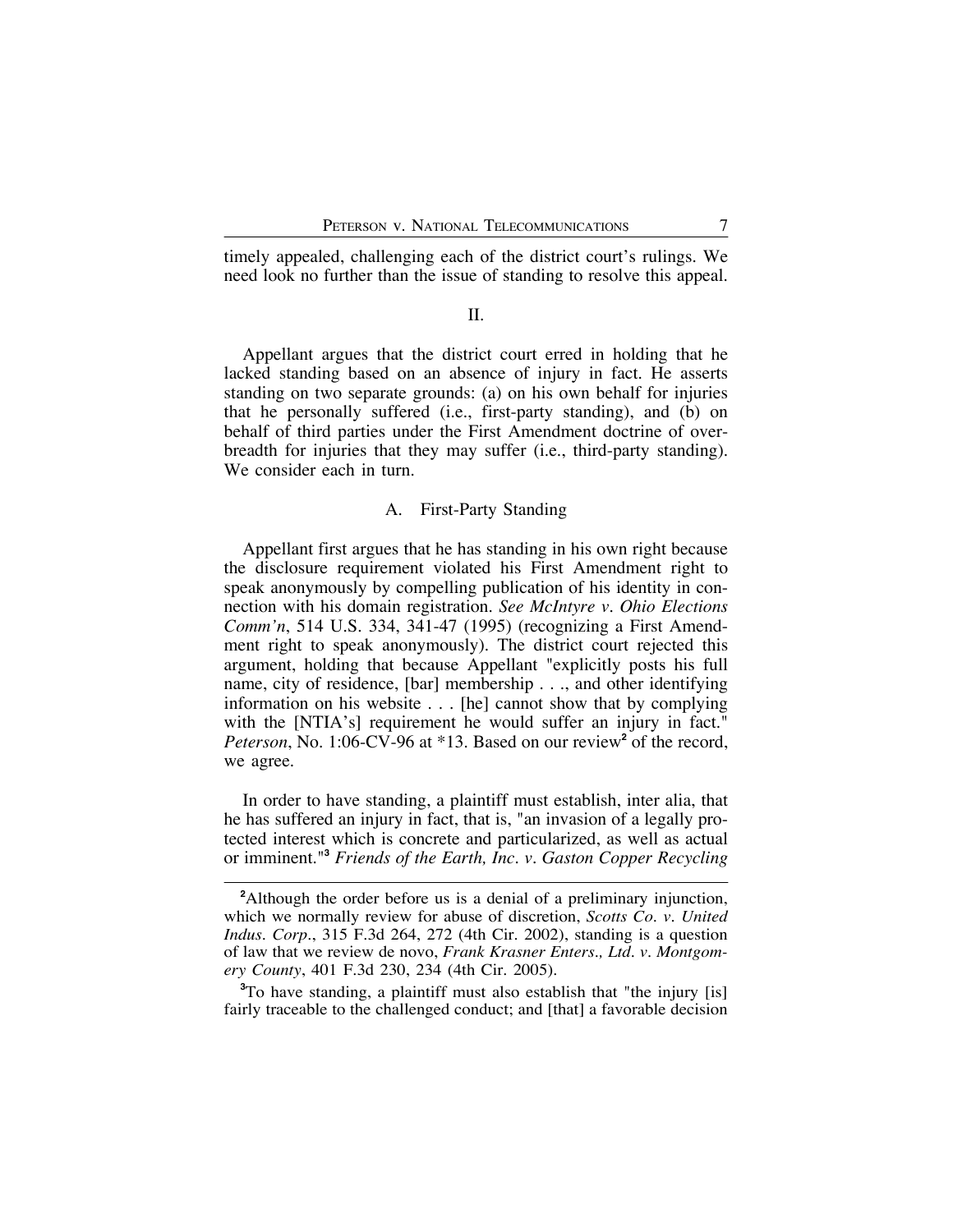*Corp.*, 204 F.3d 149, 154 (4th Cir. 2000) (en banc). The plaintiff must "demonstrate a realistic danger of sustaining a direct injury as a result of" government action. *Babbitt v. United Farm Workers Nat'l Union*, 442 U.S. 289, 298 (1979). Where no such injury is present, federal courts are without constitutional authority to consider a plaintiff's claims. *See Lujan v. Defenders of Wildlife*, 504 U.S. 555, 559-60 (1992).

The First Amendment protects anonymous speech in order to prevent the government from suppressing expression through compelled public identification. *See Buckley v. Am. Constitutional Law Found., Inc.*, 525 U.S. 182, 197-201 (1999); *McIntyre*, 514 U.S. at 341-44. Forced public revelation discourages proponents of controversial viewpoints from speaking by exposing them to harassment or retaliation for the content of their speech. *Buckley*, 525 U.S. at 197-201; *McIntyre*, 514 U.S. at 341-44. Speech is chilled when an individual whose speech relies on anonymity is forced to reveal his identity as a pre-condition to expression. *See Buckley*, 525 U.S. at 199 ("The injury to speech is heightened for the petition circulator because the badge requirement compels personal name identification at the precise moment when the circulator's interest in anonymity is greatest."). In other words, the First Amendment protects anonymity where it serves as a catalyst for speech.

Appellant's online postings are wholly inconsistent with his invocation of this right because they demonstrate that his expression did not rely on his ability to remain anonymous. On pcpcity.us, Appellant publicly identified himself as holding a number of "elected" offices in his virtual Point-Counter-Point City, promoted works published under his own name, disclosed his state bar membership, identified his hometown, and linked to his former website that carried debates published under his own name. J.A. 748, 756-58. This information was disclosed prior to—and independent of—any action on the part of the NTIA. In addition, Appellant continued posting personally identifying information *after* filing this lawsuit, which is purportedly

<sup>[</sup>is] likely to redress the injury." *Miller v. Brown*, 462 F.3d 312, 316 (4th Cir. 2006). Because resolution of this appeal turns exclusively on the question of whether Appellant can demonstrate an injury in fact, we need not consider either of these additional standing requirements.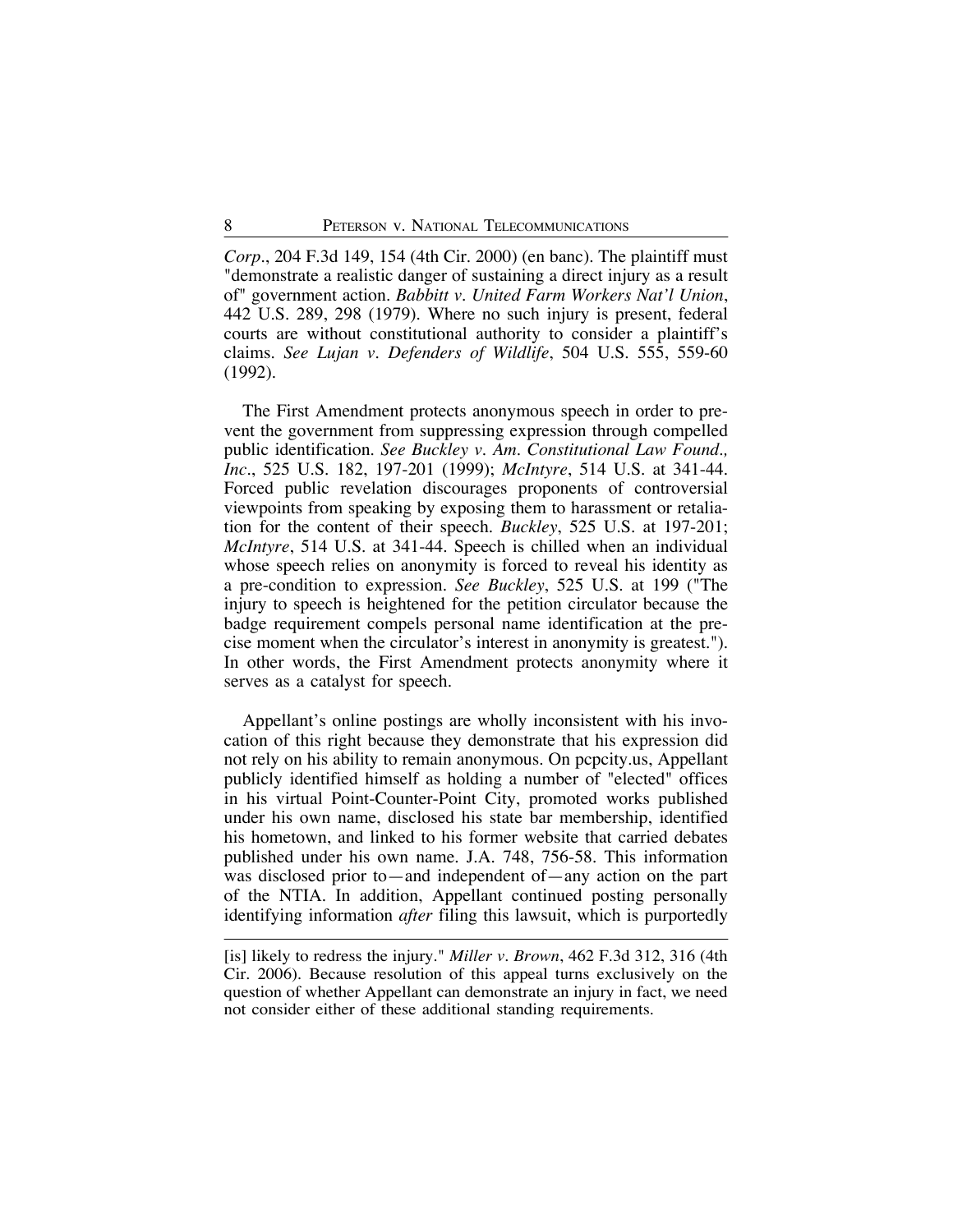based on a desire to maintain his anonymity. *See* J.A. 744 (posting information about this lawsuit). The remaining information that the NTIA requires ".us" domain registrants to disclose is easily obtained from that which Appellant voluntarily revealed. *See* J.A. 740-41.

Based on these voluntary revelations, the concerns underlying the right to anonymous speech simply are not present here. The disclosure requirement exposed Appellant to no danger of harassment or retaliation to which he had not already subjected himself. Because anonymity did not serve as a catalyst for Appellant's expression, the NTIA's disclosure requirement was no threat to his speech activities and did not cause him injury.**<sup>4</sup>** We, therefore, conclude that Appellant cannot establish an injury in fact for purposes of standing.

Nevertheless, Appellant argues that the First Amendment encompasses a right to partial anonymity that allowed him to protect certain aspects of his identity from disclosure even after voluntarily revealing others. Appellant finds support for this argument in *McIntyre*, 514 U.S. at 342-58, and *Watchtower Bible & Tract Society of New York, Inc. v. Village of Stratton*, 536 U.S. 150, 166-69 (2002), in which the Supreme Court struck down laws as restraints on the right to speak anonymously even though the petitioners, or those whose rights they represented, voluntarily revealed their identities. Neither case supports Appellant's position here, however.

The Supreme Court's decision in *McIntyre* does not bear the weight Appellant accords it. That the petitioner in *McIntyre* voluntarily revealed her identity to a limited extent played no role in the Court's analysis. *See* 514 U.S. at 343-58. The petitioner was fined pursuant to a state law that required campaign materials to identify the individuals responsible for producing them. *Id.* at 337-38. Although the petitioner did distribute anonymous materials, some of the materials bore her name. *Id.* at 337. The Supreme Court held that the state law was an unconstitutional restraint on her right to speak anonymously without according any significance to the limited disclosure of her identity. *Id.* at 357.

**<sup>4</sup>** We do not reach the question of whether the disclosure requirement might, under other circumstances, cause injury to an individual's right to speak anonymously.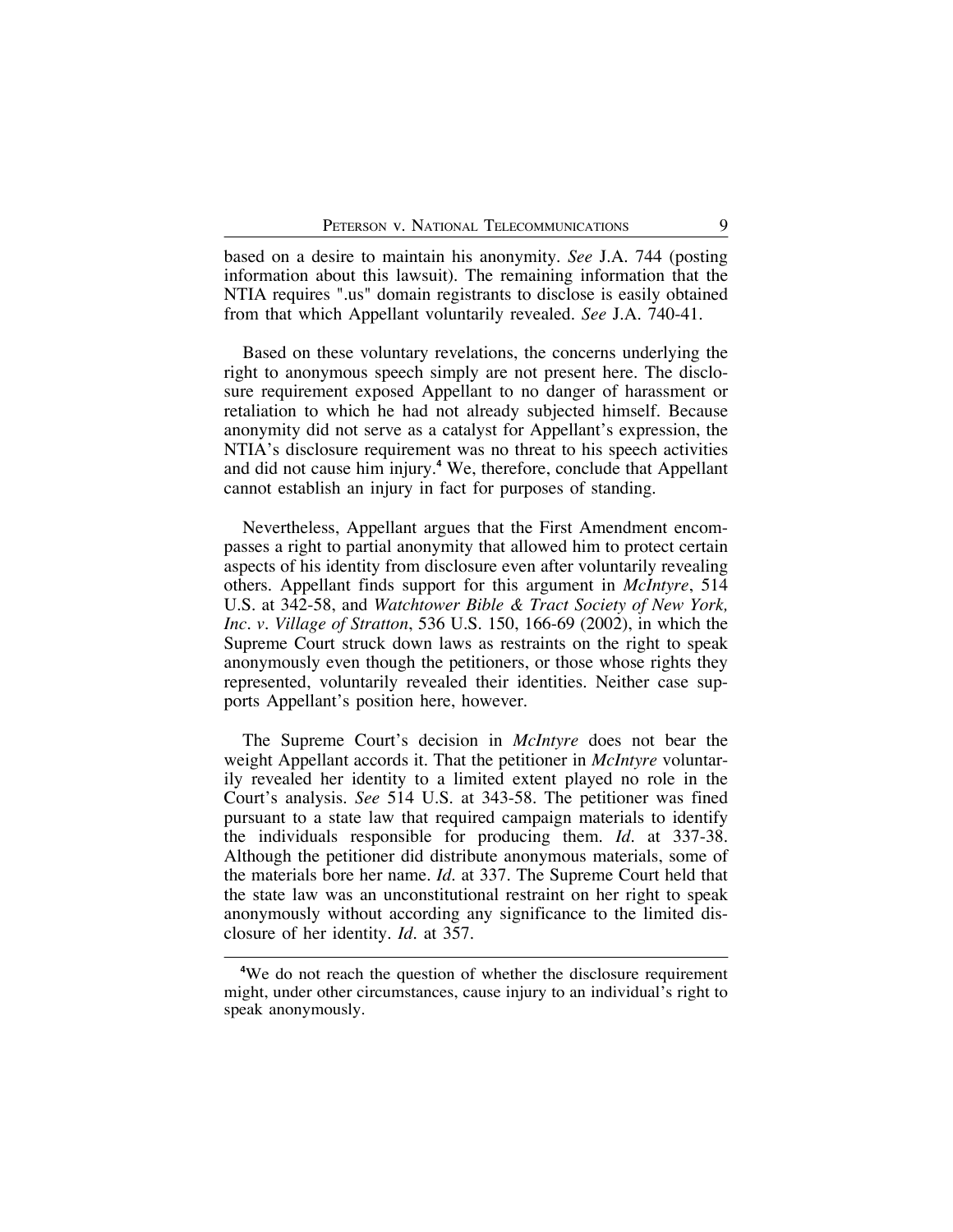We likewise find Appellant's invocation of *Watchtower Bible* unavailing. In *Watchtower Bible*, the petitioners challenged a local ordinance that required door-to-door canvassers to obtain permits revealing their identities and then present them on request as they circulated throughout the community. 536 U.S. at 153-56. The Court struck down this requirement as an unconstitutional restraint on the right to speak anonymously. *Id.* at 164-69. In doing so, the Court held that the loss of anonymity inherent in the face-to-face interactions of door-to-door canvassers did not impede enforcement of their right to anonymity. *Id.* at 166-67. In other words, an individual may protect his legal identity (i.e., name, address, etc.) from public disclosure, even though he voluntarily reveals his physical identity by speaking in public. *See id.*

While *Watchtower Bible* suggests the existence of a right to partial anonymity, the holding is actually far narrower than Appellant's extrapolation. By distinguishing a person's physical appearance from his or her legal identity (name, address, etc.), *Watchtower Bible* merely establishes that individuals may speak in public without otherwise forfeiting their right to conceal the personal information necessary to locate and harm them in retaliation for engaging in unpopular speech. *Id.* at 166-67. Here, Appellant has already disclosed precisely the type of information that identifies how to locate him both professionally and geographically. Therefore, we find no merit in his argument that *Watchtower Bible* embraces a right to partial anonymity sufficient to overcome our conclusion that he has suffered no injury.

Ultimately, we conclude that Appellant lacks standing because he voluntarily revealed his identity and, therefore, suffered no harm from any compelled identification under the disclosure requirement.

#### B. Third-Party Standing

Appellant next argues that he has standing to raise a First Amendment overbreadth challenge on behalf of third-parties not involved in this litigation. The Supreme Court has relaxed standing requirements for overbreadth challenges to allow litigants "to challenge a statute not because their own rights of free expression are violated, but because of a judicial prediction or assumption that the statute's very existence may cause others not before the court to refrain from consti-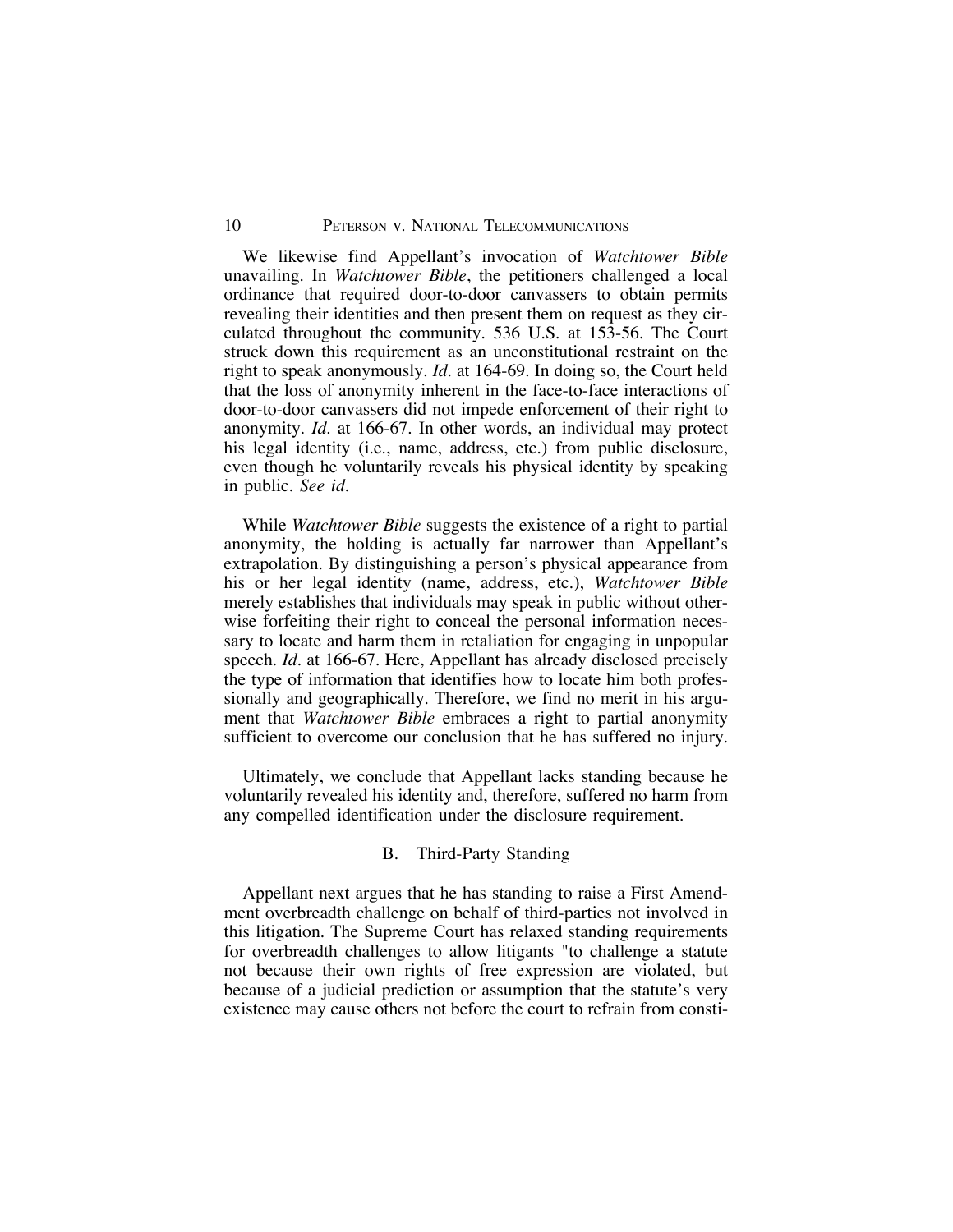tutionally protected speech or expression." *Broadrick v. Oklahoma*, 413 U.S. 601, 612 (1973). "This doctrine, however, only assists plaintiffs who have suffered some injury from application of the contested provision to begin with." *Gilles v. Torgersen*, 71 F.3d 497, 501 (4th Cir. 1995). In other words, a party asserting overbreadth standing must still demonstrate "a distinct and palpable injury." *Burke v. City of Charleston*, 139 F.3d 401, 405 n.2 (4th Cir. 1998). This requirement is fatal to Appellant's argument here because, as discussed above, the disclosure requirement caused him no injury. Without such an injury, Appellant lacks standing to bring an overbreadth challenge.

III.

Based on the foregoing, the district court's order denying Appellant Robert Peterson's motion for a preliminary injunction is

*AFFIRMED*.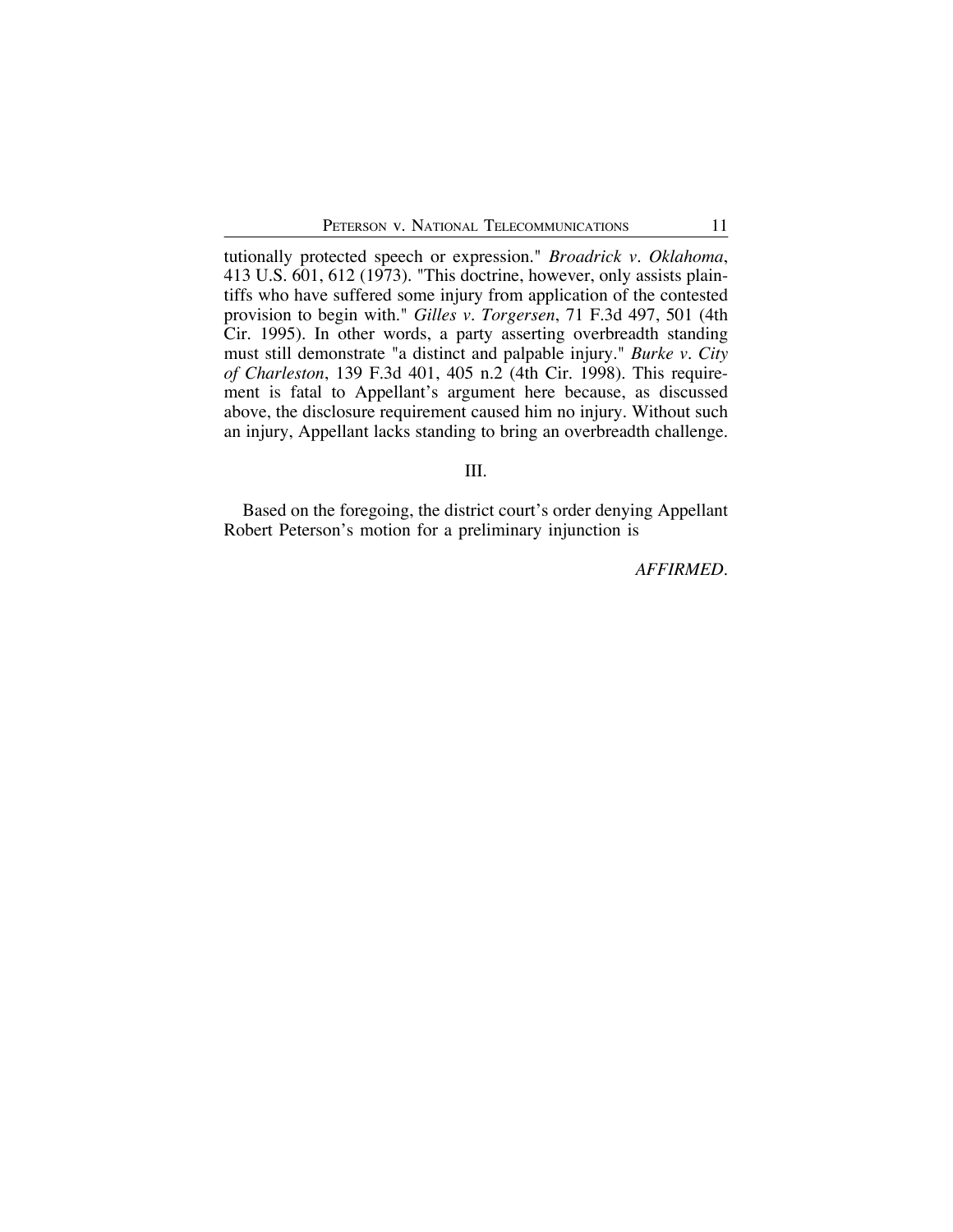UNITED STATES COURT OF APPEALS FOR THE FOURTH CIRCUIT

NOTICE OF JUDGMENT February 27, 2007

<span id="page-14-0"></span>TO: James White Deacon II, Esq.<br>James Edward Houpt, Esq. Gerard John Mene, Esq. Charles Wylie Scarborough, Esq.<br>Scott Ramsey McIntosh, Esq. Peter Joseph Riebling, Esq. Roger Patrick Furey, Esq. Marc Rotenberg, Esq.<br>Sherwin Siy, Esq.

> Judgment was entered this date in Case Number(s):  $06-1216$  $06 - 1548$

The Court's decision is enclosed.

PETITION FOR REHEARING (FRAP 40) PETITION FOR REHEARING EN BANC (FRAP 35).

-CMCGN ) L4DCDCFG ?7@D 54 64E4C[4J CG DB4 EM46OX@ F\\CE4 KCDBCG TV days after judgment to be timely. There are three exceptions to this rule:

> (1) In all civil cases in which the United States or an agency or officer thereof is a party, any petition for rehearing must be received in the clerk's office within 45 days after entry of judgment.

(2) The Court may grant an extension of time or leave to file a petition for rehearing out of time if the party establishes that the delay resulted from the death or serious illness of counsel or a family member (or of a party or family member in pro se cases) or other circumstances wholly beyond the control of counsel or a party proceeding without counsel.

(3) Prisoner petitions are deemed filed when delivered to prison authorities.

If a petition for rehearing en banc is to be filed, it must be filed at the same time and in the same document as the petition for rehearing and must be clearly identified in the title.

Each case number to which the petition applies must be listed on the petition, even in companion or consolidated cases. Failure to list the individual case numbers on the petition will result in the unidentified cases proceeding to mandate even if a timely petition for rehearing has been filed in a companion or consolidated case.

A timely filed petition for rehearing or petition for rehearing en banc will stay the mandate and toll the running of time for filing a petition for writ of certiorari.

Purpose A petition should only be made to direct the Court's attention to one or more of the following situations: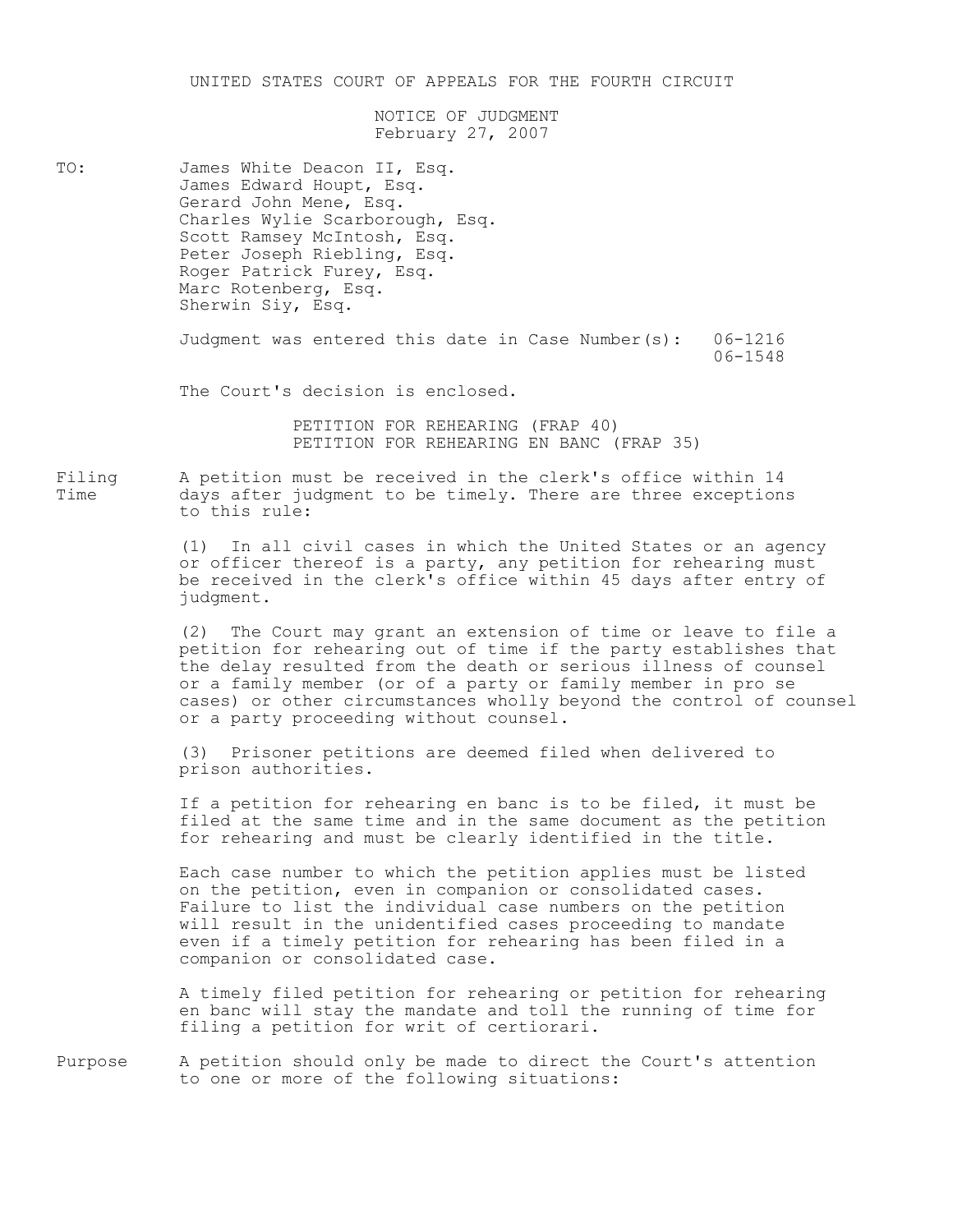- 1. A material fact or law overlooked in the decision.
- 2. A change in the law which occurred after the case was submitted and which was overlooked by the panel.
- 3. The opinion is in conflict with a decision of the United States Supreme Court, this Court, or another court of appeals, and the conflict is not addressed in the opinion.
- 4. The proceeding involves one or more questions of exceptional importance.
- Statement A petition shall contain an introduction stating that, in of Counsel counsel's judgment, one or more of the situations exist as described in the above "Purpose" section. The points to be raised shall be succinctly listed in the statement.
- Form The 15 page limit allowed by the Rule shall be observed. The Court requires 4 copies of the petition (20 copies of a petition for rehearing en banc), and a copy of the Court's opinion must be attached to each copy of the petition.

BILL OF COSTS (FRAP 39)

Filing  $\alpha$  a party to whom costs are allowed, who desires taxation of costs,  $\alpha$  and  $\alpha$  and  $\alpha$  for costs on or before 03/13/07. shall file a bill of costs on or before  $03/13/07$ .

#### MANDATE (FRAP 41)

- Issuance In original proceedings before this Court, there is no mandate.<br>Time 55 Unless the Court shortens or extends the time, in all other Unless the Court shortens or extends the time, in all other cases, the mandate issues 7 calendar days after the expiration of the time for filing a petition for rehearing. A timely petition for rehearing, petition for rehearing en banc, or motion to stay the mandate will stay the issuance. If the petition or motion is denied, the mandate will issue 7 calendar days later. If a stay of mandate is sought, only the original of a motion need be filed.
- Stay 30 A motion for stay of the issuance of the mandate shall not be granted simply upon request. Ordinarily the motion will be denied unless it would not be frivolous or filed merely for delay and would present a substantial question or otherwise set forth good or probable cause for a stay.

CRIMINAL CASES (Plan in Implementation of the CJA)

Criminal In criminal cases, counsel must inform the defendant in writing of the right to file a petition for writ of certiorari from an adverse decision of this Court. Counsel appointed under the Criminal Justice Act must file their vouchers within 60 days of entry of judgment, denial of a petition for rehearing, or the grant or denial of a petition for writ of certiorari, whichever is later.

PETITION FOR WRIT OF CERTIORARI (Sup.Ct.R. 13)

Filing Beview on writ of certiorari is not a matter of right, but of